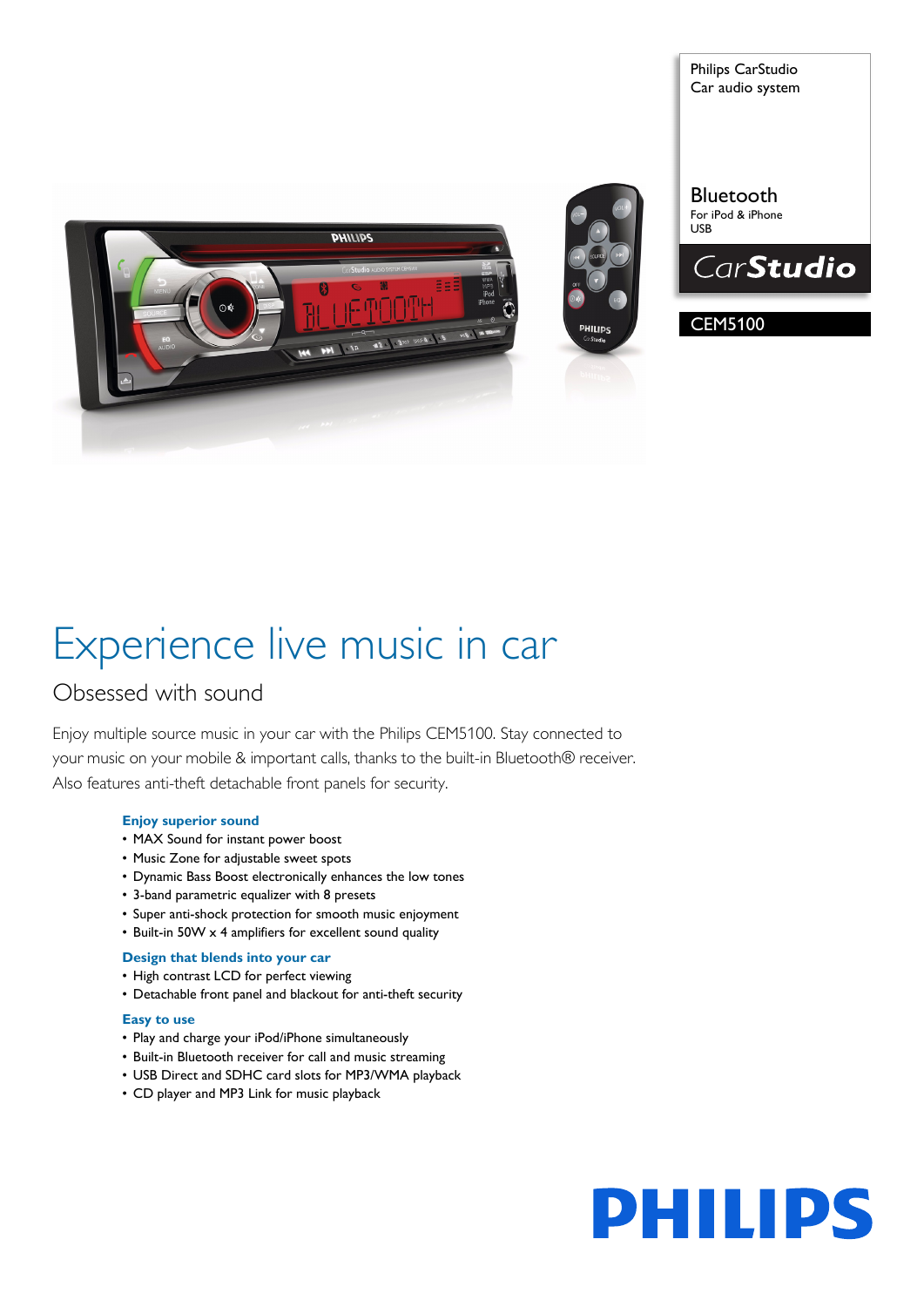# **Highlights**

### **Music Zone**



Philips' innovative Music Zone technology lets the driver and the passengers enjoy their music with more vivid spatial effect, just as the artist intended it to be heard. Users can easily switch the music listening zones from the driver to the passengers and back again to get the best sonic focus in the car. A dedicated zone control button provides three pre-defined settings - Left, Right and Front (and All) - so you can best match your listening needs easily and dynamically alone or with your passengers.

**DBB Dynamic Bass Boost**



Activate the Dynamic Bass Boost (DBB), and the low-end bass frequencies are electronically enhanced to achieve consistent sound reproduction, especially when the speaker volume is set at a low level. You hear impressive bass at all times.

# **Built-in Bluetooth receiver**



The Bluetooth hands-free feature lets you use your mobile phone safely while driving and you don't have to miss any important calls. With the built-in Bluetooth® receiver, you can also conveniently stream your music files from your phone to your car entertainment system.

# **USB Direct and SDHC card slots**



Thanks to the complete file transferability, you can easily enjoy the convenience and fun of

accessing more digital music via the built-in USB Direct and SDHC card slots.

# **MAX Sound**



MAX Sound technology produces an instant boost in bass and treble, maximizing volume performance and instantly creating the most impressive listening experience with just the touch of a button. Its sophisticated electronic circuitry calibrates existing sound and volume settings, instantly boosting bass, treble and volume beyond original maximum levels without distortion. The end result is a noticeable amplifying of both sound spectrum and volume and a potent audio boost that will add mileage to any music.















Made for<br>**a** iPod **Q** iPhone

CEM5100/00